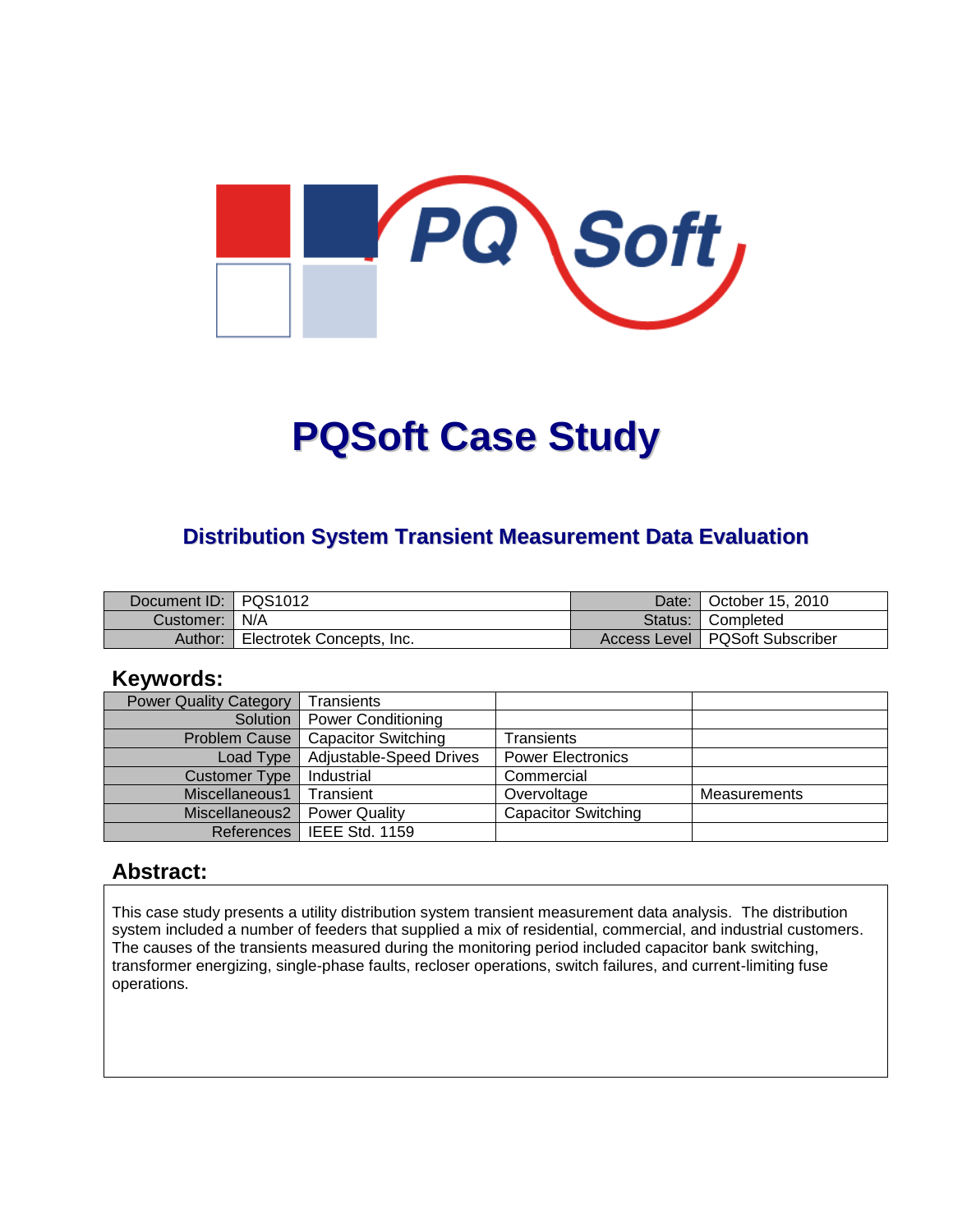## **TABLE OF CONTENTS**

## **LIST OF FIGURES**

| Figure 1 - Illustration of Oneline Diagram for Transient Measurement Data Evaluation 3   |  |
|------------------------------------------------------------------------------------------|--|
|                                                                                          |  |
|                                                                                          |  |
|                                                                                          |  |
|                                                                                          |  |
|                                                                                          |  |
|                                                                                          |  |
|                                                                                          |  |
|                                                                                          |  |
|                                                                                          |  |
| Figure 11 - Illustration of a Current Waveform during a Capacitor Bank Switch Failure 12 |  |

## **RELATED STANDARDS**

IEEE Std. 1159, IEEE Std. 1100, IEEE Std. 446, ANSI Std. C84.1

## **GLOSSARY AND ACRONYMS**

| ASD        | Adjustable-Speed Drive           |
|------------|----------------------------------|
| СF         | <b>Crest Factor</b>              |
| DPF.       | Displacement Power Factor        |
| РF         | Power Factor                     |
| <b>PWM</b> | <b>Pulse Width Modulation</b>    |
| THD        | <b>Total Harmonic Distortion</b> |
| TPF        | <b>True Power Factor</b>         |
|            |                                  |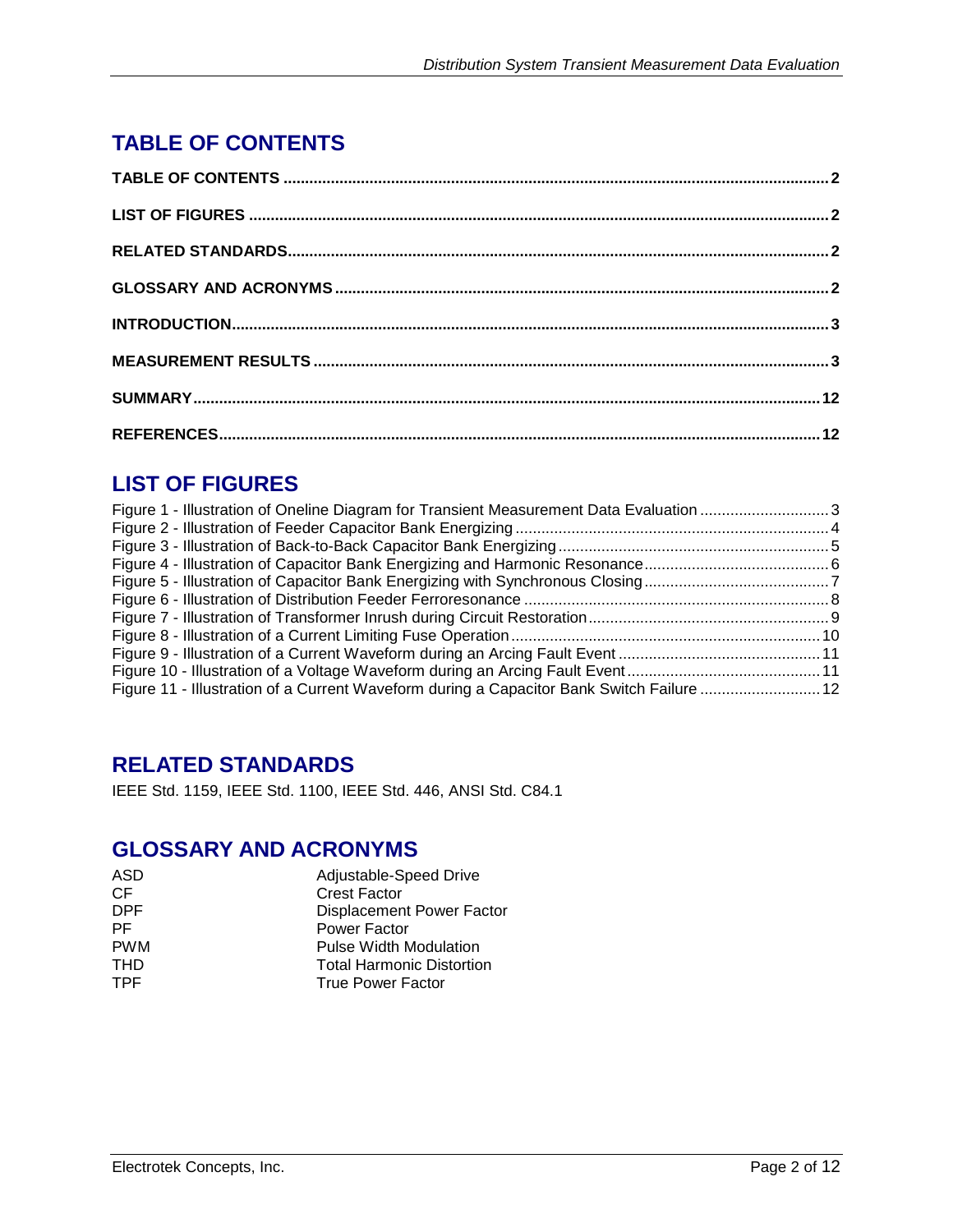## **INTRODUCTION**

A utility distribution system transient measurement data analysis case study was completed for the system shown in [Figure 1.](#page-2-0) The 12.47 kV utility substation included a 30 MVA, 69 kV/12.47 kV step-down transformer and a number of distribution feeders that supplied a mix of residential, commercial, and industrial customers. There was a 6,000 kVAr, 12.5 kV capacitor bank at the substation bus that was energized using a synchronous closing control switch. In addition, each of the distribution feeders had a number of fixed or switched capacitor banks being used for power factor correction and voltage control.

The monitoring period was for one year and utilized power quality instruments that sampled voltages at 256 points-per-cycle and currents at 128 point-per-cycle. The sampling rate allowed characterization of low-to-medium frequency oscillatory transients. The measurement analysis was completed using the PQView<sup>®</sup> program. The causes of the transients measured during the monitoring period included capacitor bank switching, transformer energizing, single-phase faults, switch failure, recloser operations, and current-limiting fuse operations.



<span id="page-2-0"></span>**Figure 1 - Illustration of Oneline Diagram for Transient Measurement Data Evaluation**

#### **MEASUREMENT RESULTS**

[Figure 2](#page-3-0) shows the measured voltage (per-unit) and current (A) waveforms during uncontrolled energization of the pole-mounted 600 kVAr capacitor bank on feeder #1. The measurement site was PQ2. The capacitor bank was switched on-and-off each day using time clock controls in an attempt to maintain a relatively constant voltage profile. The peak magnitude of the measured transient voltage was 1.09 per-unit and the principal frequency for the capacitor energizing waveform was approximately 650 Hz. The capacitor bank was energized using three single-phase mechanical oil switches with a pole span of approximately 3-5 cycles.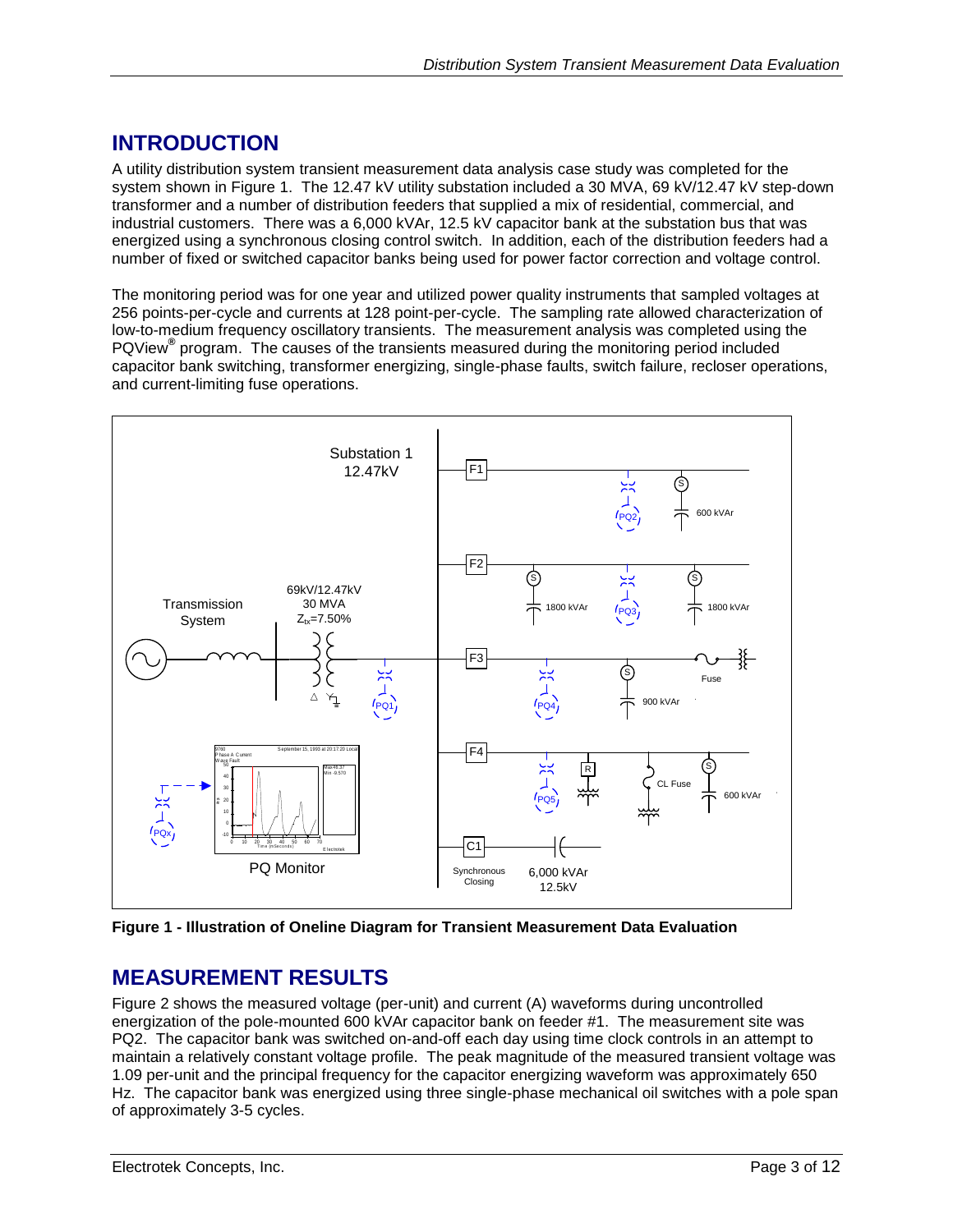Typical voltage magnitude levels for switching distribution capacitor banks range from 1.3 to 1.5 per-unit and typical transient frequencies generally fall in the range from 300 to 1000 Hz. Power quality problems related to utility capacitor bank switching include customer equipment damage or failure, nuisance tripping of adjustable-speed drives or other process equipment, transient voltage surge suppressor failure, and computer network problems.



<span id="page-3-0"></span>**Figure 2 - Illustration of Feeder Capacitor Bank Energizing**

[Figure 3](#page-4-0) shows the measured current waveform during back-to-back capacitor bank switching on feeder #2. Energizing a shunt capacitor bank with an adjacent capacitor bank already in service is known as back-to-back switching. High magnitude and frequency currents will flow between the capacitor banks when the second capacitor bank is energized. The measurement site was PQ3. The waveform shows the current that flows between the two 1,800 kVAr capacitor banks when the second capacitor bank is energized with the first capacitor bank already in service. The magnitude of the peak current was 600 A and the principal frequency was about 2.0 kHz.

The high-frequency inrush current may exceed the transient frequency momentary capability of the switching device (e.g., ANSI Std. C37.06-2000) as well as the  $I<sup>2</sup>t$  withstand of the capacitor fuses. It may also cause false operation of protective relays and excessive voltages for current transformers (CTs) in the neutral or phase of grounded-wye capacitor banks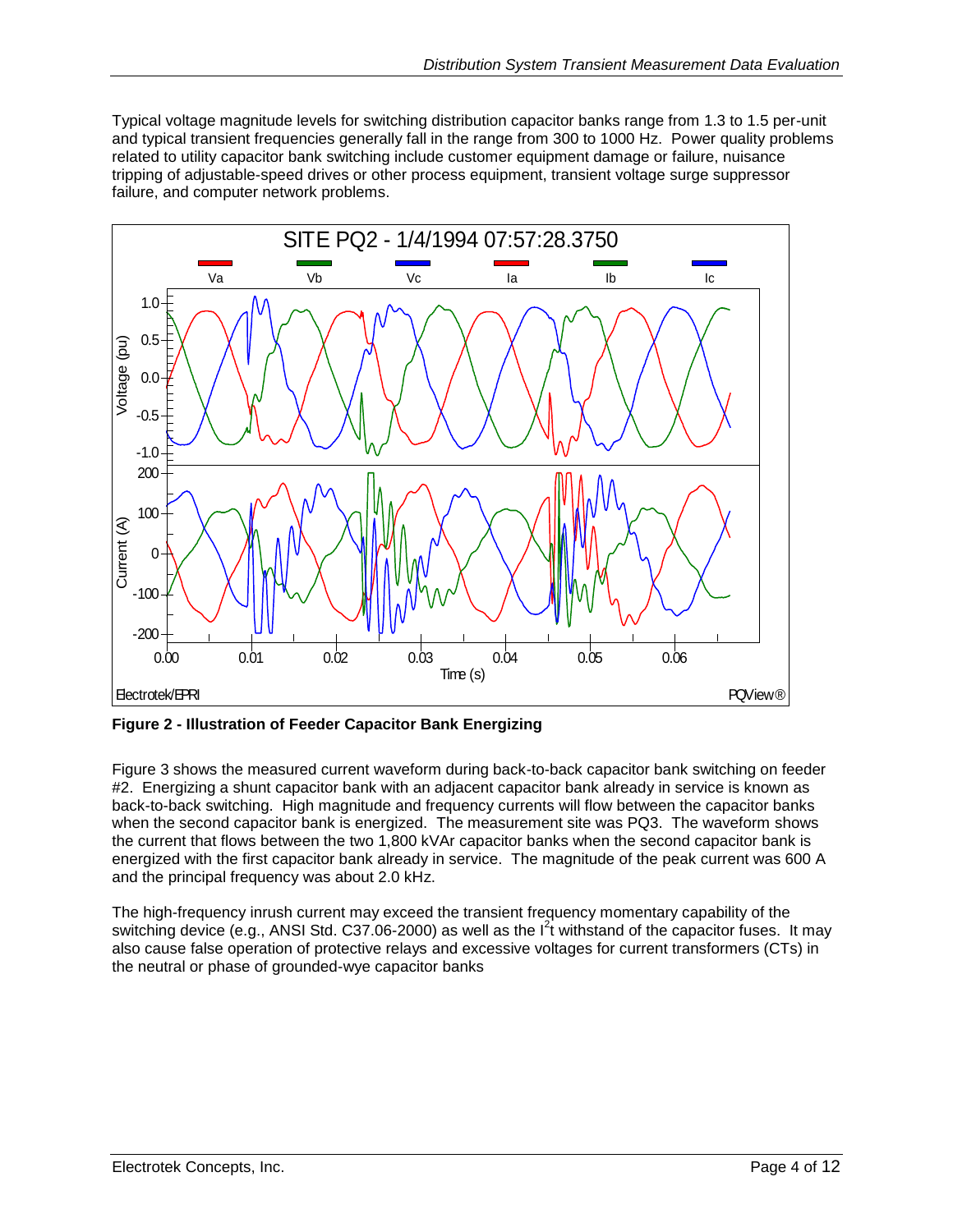

<span id="page-4-0"></span>**Figure 3 - Illustration of Back-to-Back Capacitor Bank Energizing**

[Figure 4](#page-5-0) shows the measured 12.47 kV distribution feeder current waveform before-and-after energization of the pole-mounted 900 kVAr capacitor bank on feeder #3. The capacitor bank was switched on-and-off each day at the same time using a time clock control. The measurement site was PQ4.

The peak transient current for the capacitor bank energization portion of the event was 460 A. Insertion of the 900 kVAr capacitor bank creates a harmonic resonance that results in higher levels of current distortion. The steady-state total harmonic current distortion  $(I<sub>THD</sub>)$  after energization of the capacitor bank was 13.26%.

Utilities switch capacitor banks in-and-out of service routinely to provide voltage support and to improve power factor. One potential disadvantage of capacitor bank switching is the effect that such an operation can have on the topology of the system. Switching capacitor banks into mostly inductive circuits can tune the natural frequency of the circuit closer to harmonic frequencies that might be prevalent on the system. Obviously, this can be a significant problem, possibly resulting in severe voltage and current distortion, increased losses, and overheating of system equipment.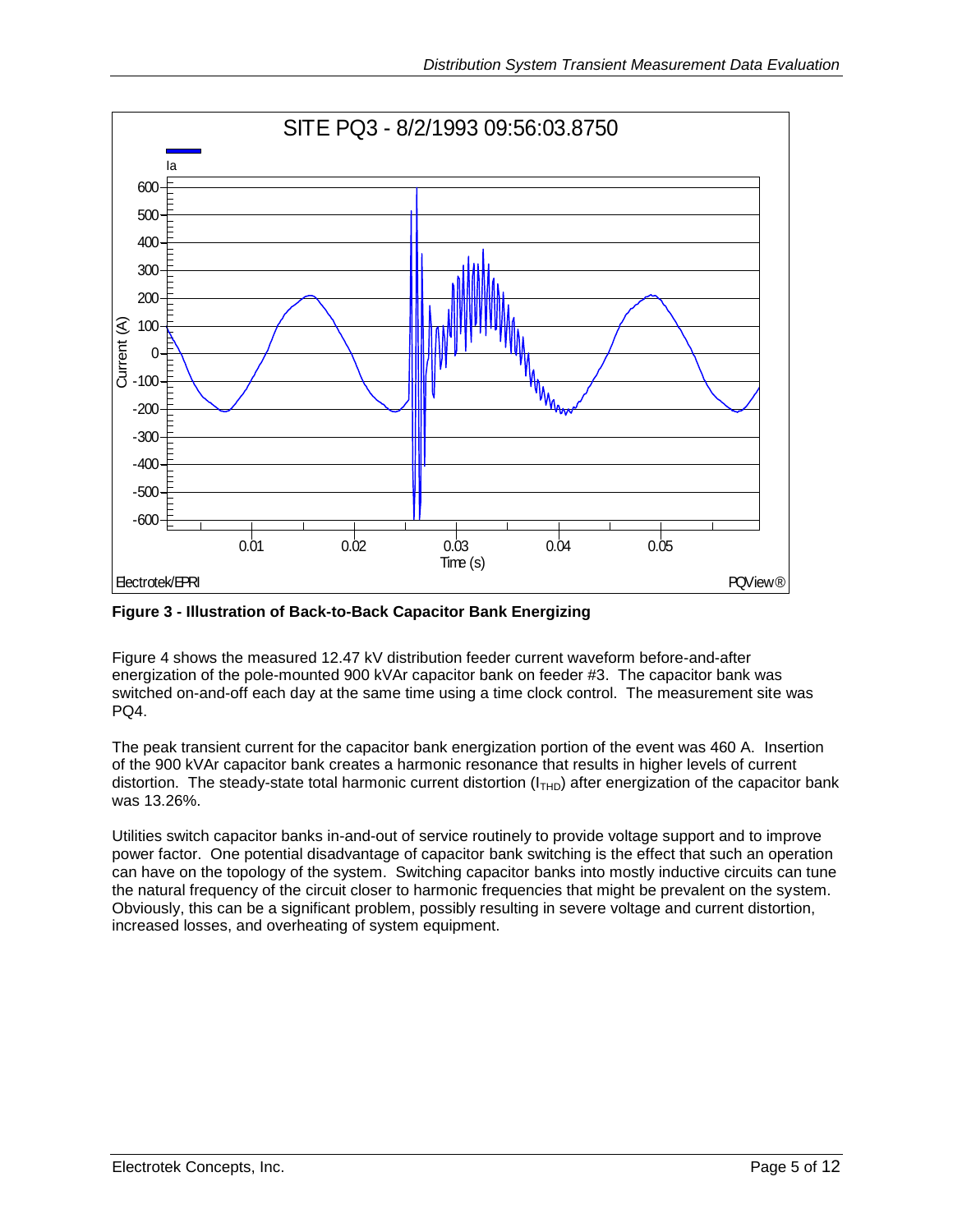

<span id="page-5-0"></span>**Figure 4 - Illustration of Capacitor Bank Energizing and Harmonic Resonance**

[Figure 5](#page-6-0) shows the measured voltage (per-unit) waveforms during energization of the substation 6,000 kVAr capacitor bank on feeder #1. The capacitor bank was switched using synchronous closing control. The measurement site was PQ1. The magnitude of the transient voltage at the substation bus was 1.06 per-unit.

Synchronous closing is independent contact closing of each phase near a voltage zero. To accomplish closing at or near a voltage zero (avoiding high prestrike voltages); it is necessary to apply a switching device that maintains a dielectric strength sufficient to withstand system voltages until its contacts touch. Although this level of precision is difficult to achieve, closing consistency of  $\pm 0.5$  milliseconds should be possible. Previous research has indicated that a closing consistency of ±1.0 millisecond provides overvoltage control comparable to properly rated pre-insertion resistors. The typical transient overvoltage range for synchronous closing control would be between 1.05 and 1.20 per-unit depending on the capacitor bank rating and a number of other system parameters.

The success of a synchronous closing scheme is often determined by the ability to repeat the process under various (e.g., system and climate) conditions. Adaptive, microprocessor-based control schemes that have the ability to learn from previous events address this concern. The primary benefits of this capability are the control's ability to compensate for environmental factors and the increased reliability (less maintenance) that can be achieved. Grounded capacitor banks are controlled by closing the three phases at three successive phase-to-ground voltage zeros (60° separation). Ungrounded banks are controlled by closing the first two phases at a phase-to-phase voltage zero and then delaying the third phase 90 degrees (phase-to-ground voltage zero).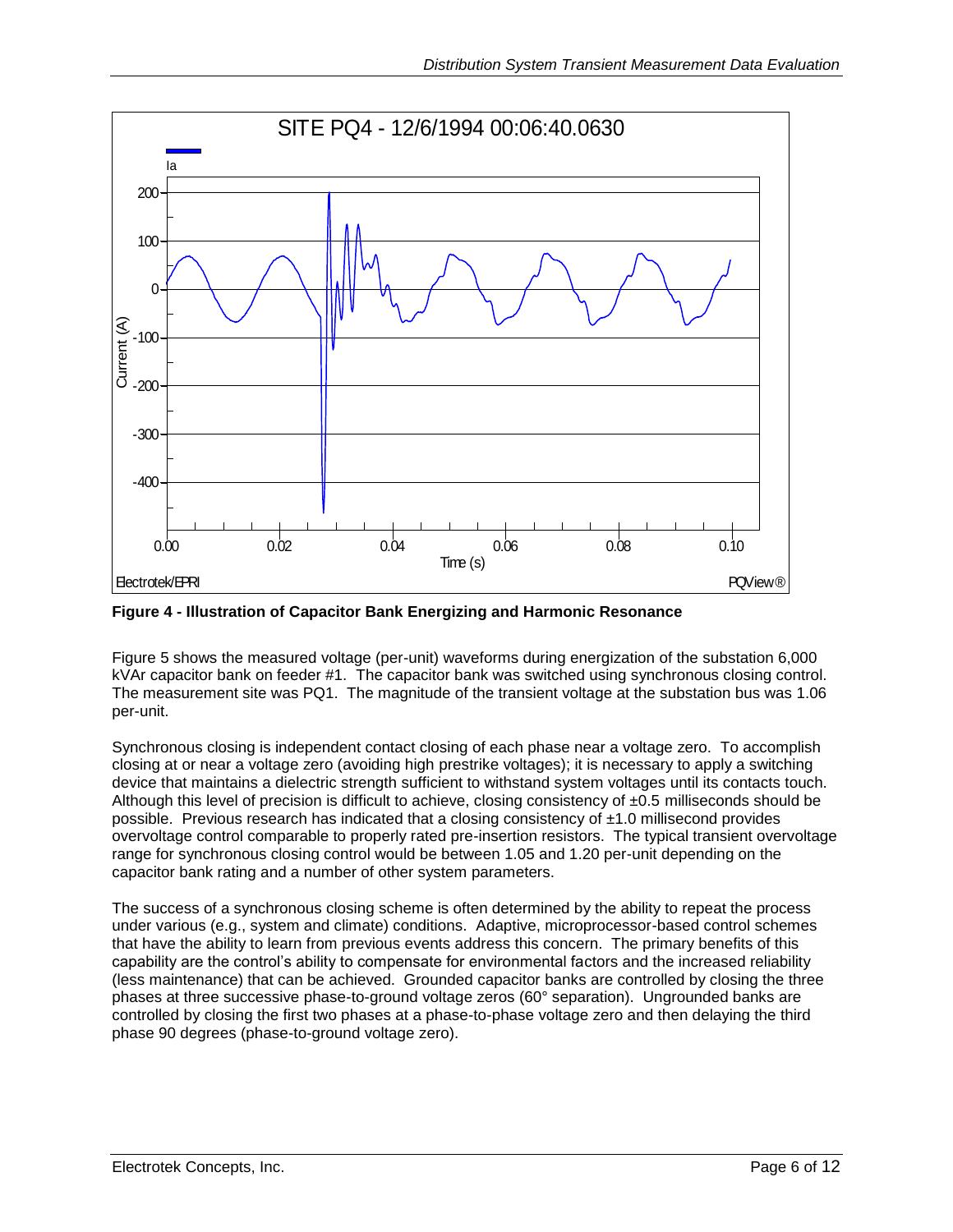

<span id="page-6-0"></span>**Figure 5 - Illustration of Capacitor Bank Energizing with Synchronous Closing**

[Figure 6](#page-7-0) shows the measured voltage (per-unit) and current (A) waveforms during a ferroresonance event on feeder #4. The measurement site was PQ5. The magnitude of the ferroresonant voltage at the monitoring location was 1.42 per-unit. The cause of the ferroresonance event was an unbalanced operation caused by a single-phase fuse operation on a customer step-down transformer.

Ferroresonance is a term generally applied to a wide variety of interactions between capacitors and ironcore inductors that result in unusual voltages and/or currents. In linear circuits, resonance occurs when the capacitive reactance equals the inductive reactance at the frequency at which the circuit is excited. Iron-core inductors have a nonlinear characteristic and therefore a range of inductance values. This relationship may lead to a number of operating conditions where the inductive reactance does not equal the capacitive reactance, but very high and damaging overvoltages occur.

If high voltages accompany the ferroresonance, there could be electrical damage to both the primary and secondary circuits. Surge arresters commonly fail during this condition. Arrester failures are related to the heating of the arrester block, and at times, the failures can be catastrophic, with parts being expelled from the arrester housing. In a typical power system, ferroresonance occurs when a transformer becomes isolated on a cable section in such a manner that the cable capacitance appears to be in series with the magnetizing characteristic of the transformer. An unbalanced switching operation is required to initiate the condition. Ferroresonance cannot always be entirely avoided. However, steps can be taken to reduce the probability of occurrence.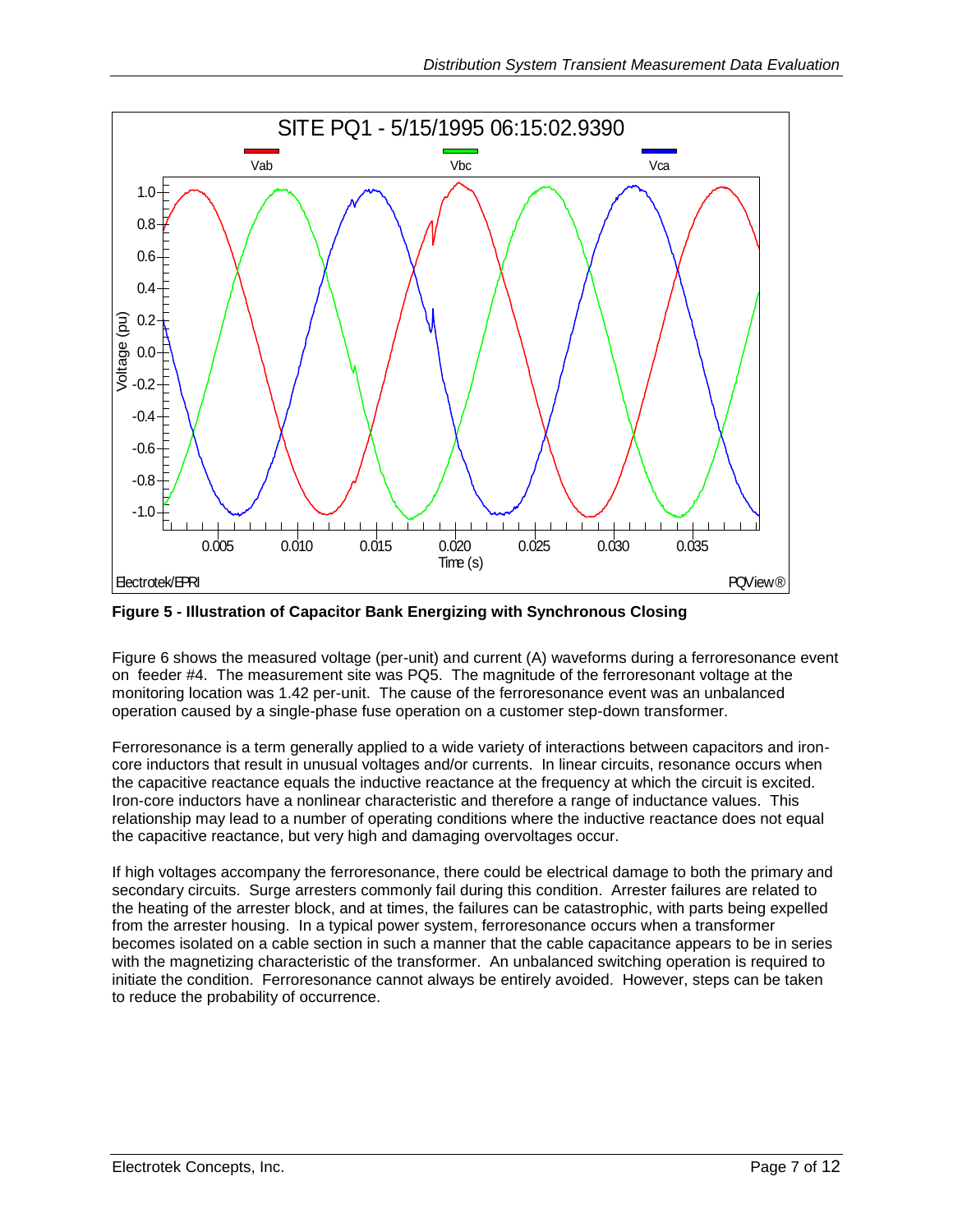

<span id="page-7-0"></span>**Figure 6 - Illustration of Distribution Feeder Ferroresonance**

[Figure 7](#page-8-0) shows the measured current (A) waveform during a transformer energizing event on feeder #4. The measurement site was PQ5. The peak magnitude of the primary inrush current at the monitoring location was 46 A and the duration of the event was approximately 10 cycles. The cause of the transformer inrush was a recloser operation during circuit restoration.

Energizing saturable devices (devices with magnetic cores), such as power transformers, results in inrush currents that are rich in harmonic components. The inrush current interacts with the system impedance vs. frequency characteristics to create a voltage waveform that can have significant harmonic components for the duration that the inrush current is present. Transformer inrush current typically decays over a period on the order of one second.

This phenomenon combines concerns for harmonic current distortion and transient voltages. The harmonics of concern are low order (dominated by the 2<sup>nd</sup> through the 5<sup>th</sup> harmonics). If the circuit has a high impedance resonance near one of these frequencies, a dynamic overvoltage condition results that can cause failure of arresters and problems with sensitive equipment.

This problem is typically limited to cases of energizing large transformers with large power factor correction capacitor banks (e.g., arc furnace installations or other large industrial facilities). The solution to problems with dynamic overvoltages is to make sure that the conditions causing the system resonance are not present when the transformer is energized. This could mean making sure a capacitor bank is out of service whenever a large transformer is energized.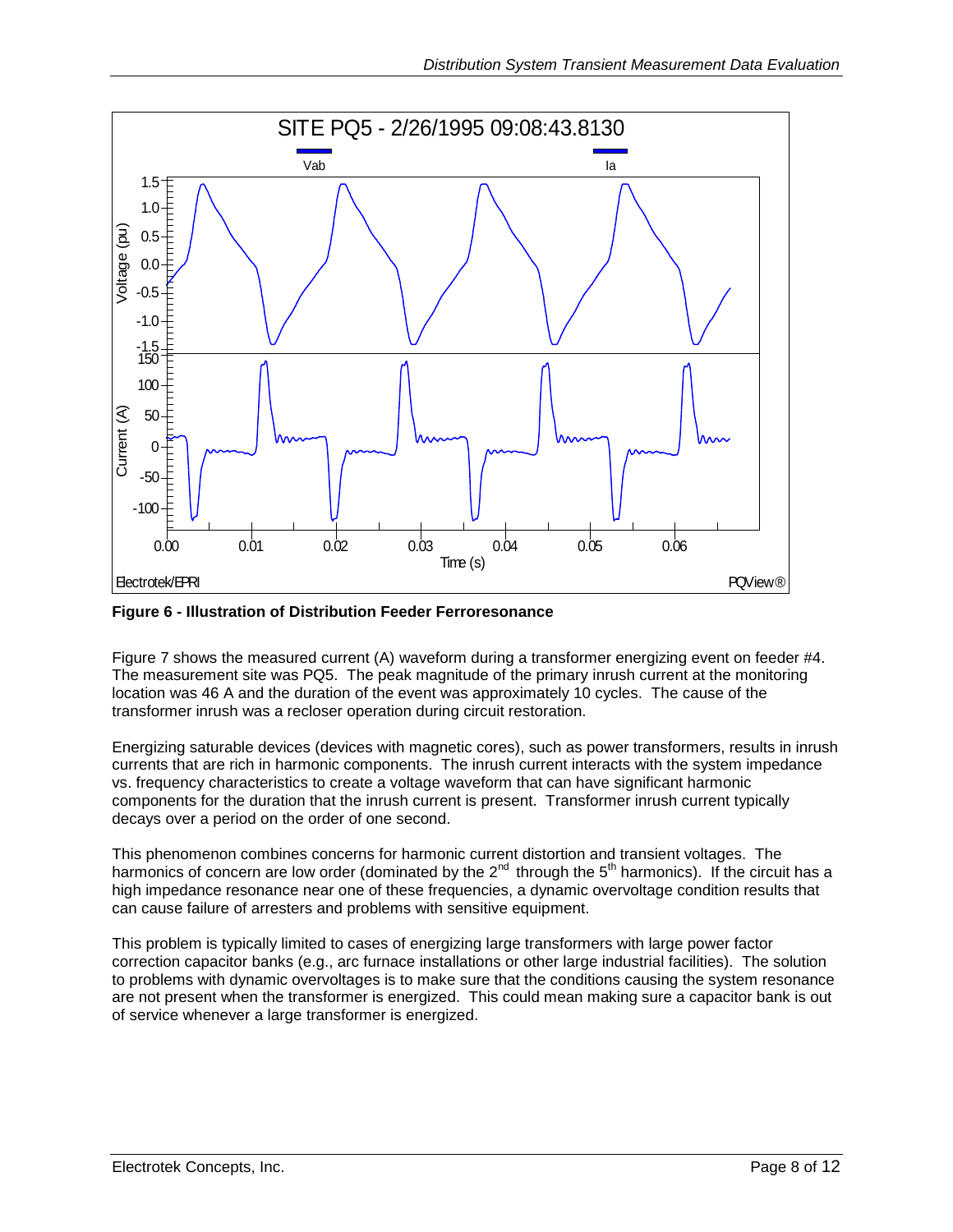

<span id="page-8-0"></span>**Figure 7 - Illustration of Transformer Inrush during Circuit Restoration**

[Figure 8](#page-9-0) shows the measured voltage (per-unit) waveform during the operation of a current-limiting fuse (type 25K CL) on feeder #4. The measurement site was PQ5. The maximum peak arc voltage for the event was approximately 140% (1.40 per-unit). The fault was cleared by the fuse in approximately  $\frac{1}{2}$ cycle.

Current-limiting fuses are often used in electrical equipment where the fault current is very high and an internal fault could result in a catastrophic failure. There are various designs, but the basic configuration is that of a thin ribbon element or wire wound around a form and encased in a sealed insulating tube filled with a special sand. The tube is constructed of stout material such as a fiberglass-epoxy resin composite to withstand the pressures during the interruption process without rupturing. The element melts in many places simultaneously and, with the aid of the melting sand, very quickly builds up a voltage drop that opposes the flow of current. The current is forced to zero in about ¼ cycle.

The main purpose of current-limiting fuse is to prevent damage due to excessive fault current. They have the beneficial side effect with respect to power quality that the voltage sag resulting from the fault is very brief. The voltage sag is so short that not many industrial processes will be adversely affected. Therefore, one proposed practice is to install current-limiting fuses on each lateral branch in the high fault current region near the substation to reduce the number of sags that affect industrial processes.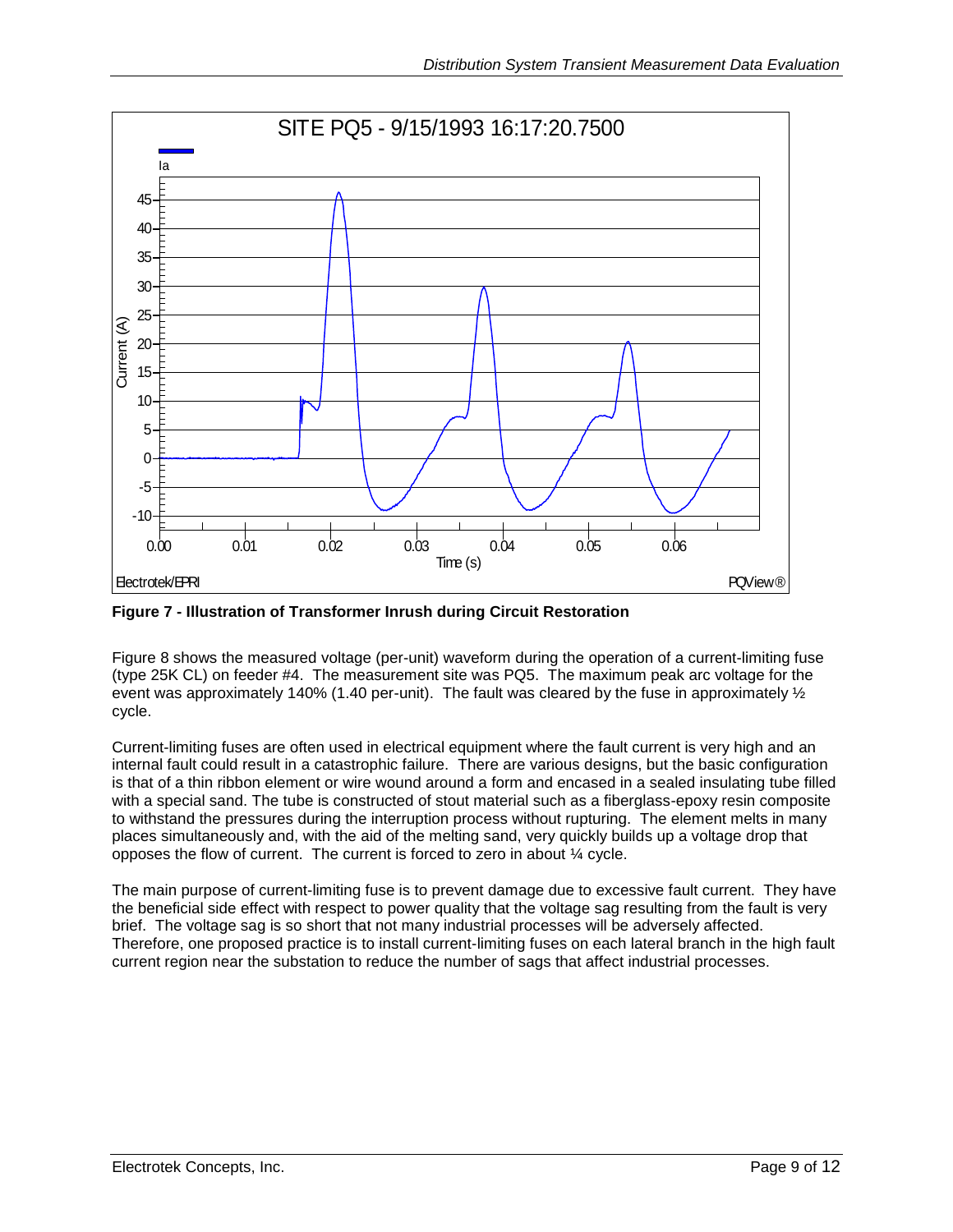

<span id="page-9-0"></span>**Figure 8 - Illustration of a Current Limiting Fuse Operation**

[Figure 9](#page-10-0) shows the measured current (A) waveform during an arcing fault on feeder #1. The measurement site was PQ4. The fault occurred during a thunderstorm and it was cleared in approximately 4 cycles by a recloser on an adjacent feeder.

Arcing faults are quite common on distribution and transmission feeders. These types of faults are usually caused by lightning strikes to the circuit, tree limbs contacting the circuit, or animals contacting the circuit. Arcing faults often contain a significant third harmonic component. Consequently, the arcing voltage waveform often has a "flat-top" appearance, resembling a square-wave. The arcing current typically exhibits a continuous ringing. This characteristic can be attributed to the ringing between the system inductance and capacitance as the voltage changes suddenly as occurs with the step change of a square-wave.

With respect to arcing faults, thunderstorms subject distribution systems to double jeopardy. Not only does the lightning associated with the storm create the potential for flashovers, but the wind associated with the storm increases the chance of tree limb contact. An example of an arcing fault voltage is shown in [Figure 10,](#page-10-1) which shows a measured voltage waveform during an arcing fault on a feeder  $#3$ . The fault occurred during a storm that was caused by a tree limb being blown into one phase of the distribution line.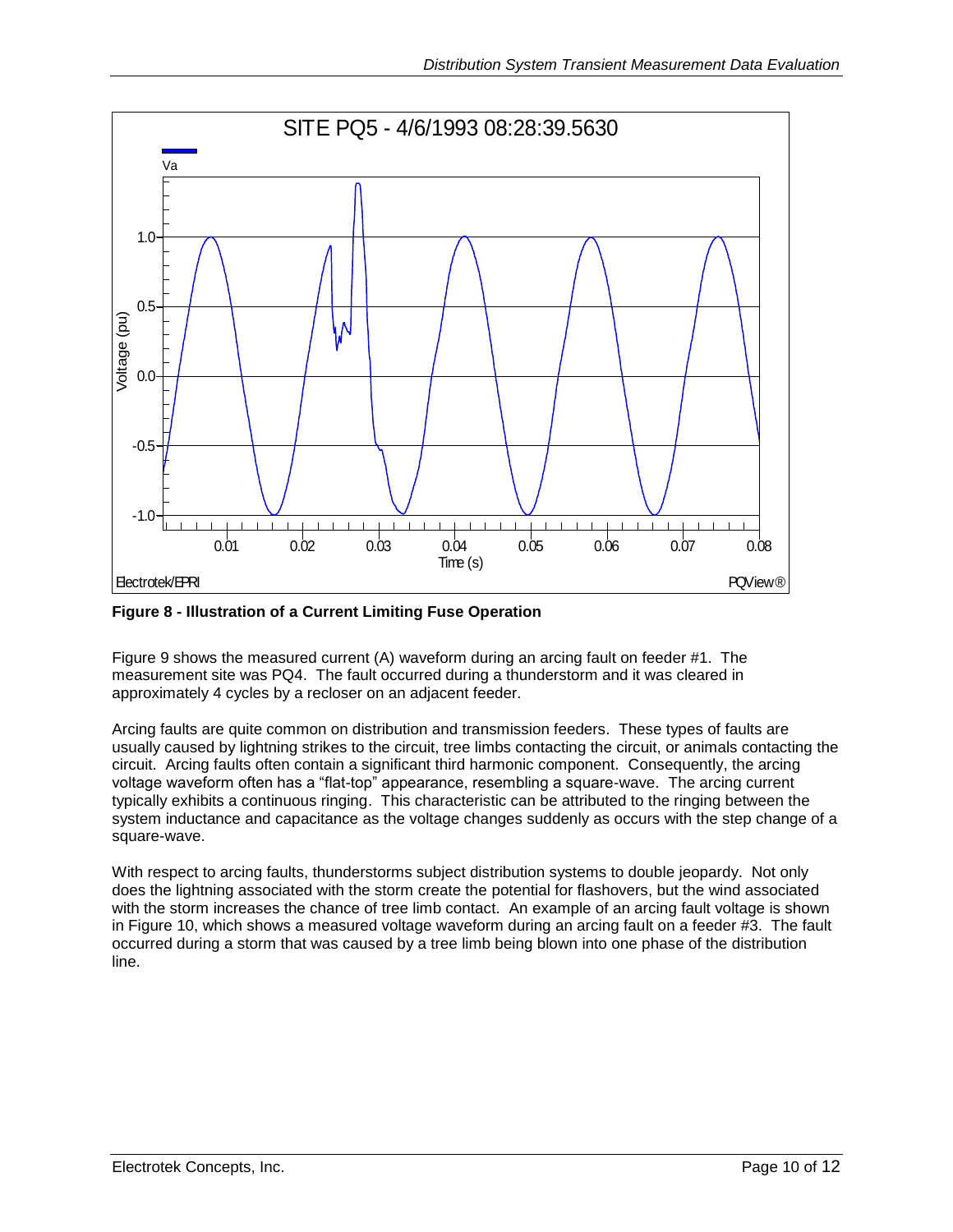

<span id="page-10-0"></span>**Figure 9 - Illustration of a Current Waveform during an Arcing Fault Event**



<span id="page-10-1"></span>**Figure 10 - Illustration of a Voltage Waveform during an Arcing Fault Event**